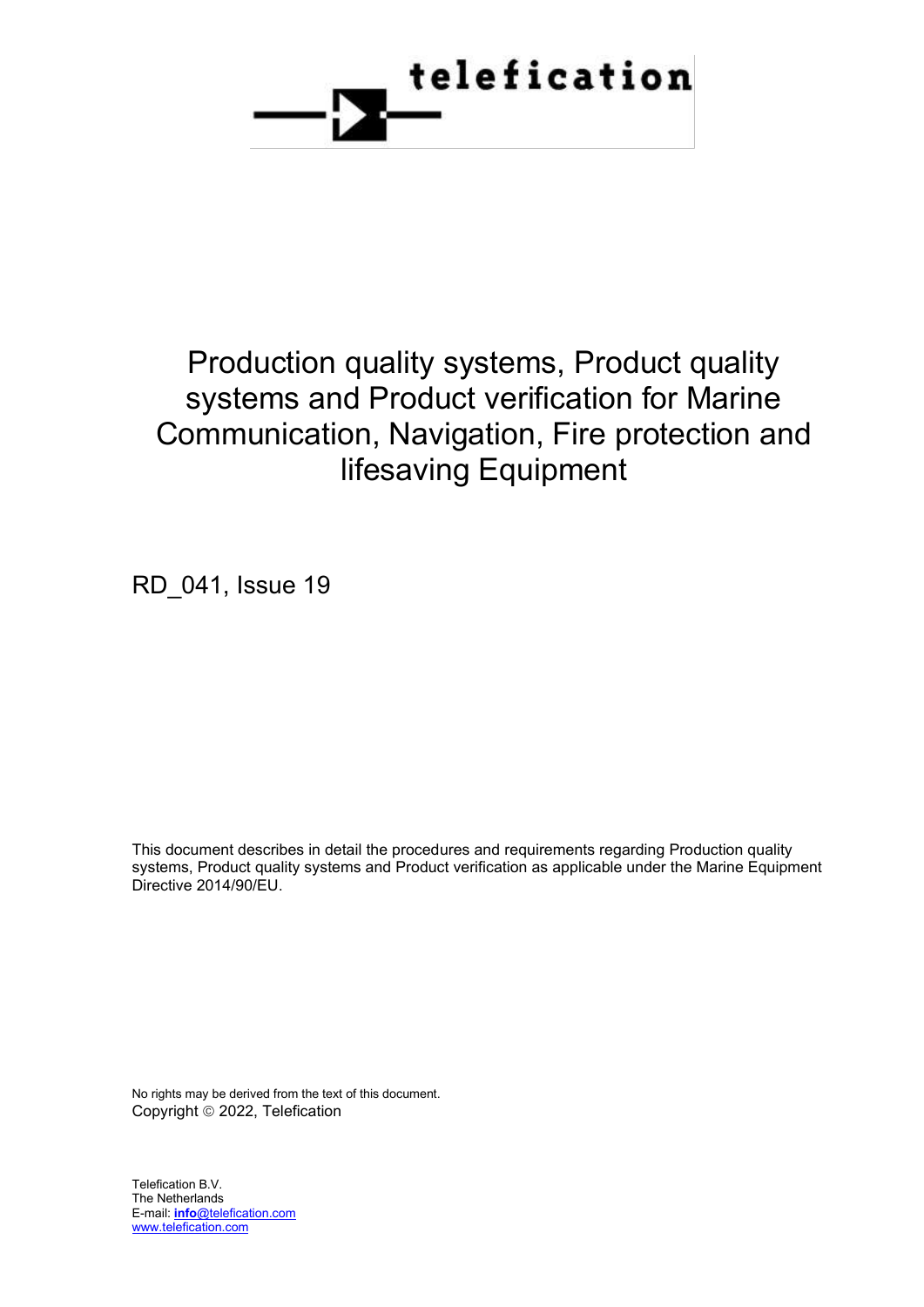# **Contents**

| $\mathbf{1}$            |                                                                                                                                                                                                                                                                                                                                                                                                                                                                          |  |
|-------------------------|--------------------------------------------------------------------------------------------------------------------------------------------------------------------------------------------------------------------------------------------------------------------------------------------------------------------------------------------------------------------------------------------------------------------------------------------------------------------------|--|
|                         | 1.1                                                                                                                                                                                                                                                                                                                                                                                                                                                                      |  |
|                         | 1.2                                                                                                                                                                                                                                                                                                                                                                                                                                                                      |  |
| 2                       |                                                                                                                                                                                                                                                                                                                                                                                                                                                                          |  |
|                         |                                                                                                                                                                                                                                                                                                                                                                                                                                                                          |  |
| 3                       | APPLICATION AND ORDERING FOR QUALITY SYSTEM CERTIFICATION  6                                                                                                                                                                                                                                                                                                                                                                                                             |  |
| $\overline{\mathbf{4}}$ |                                                                                                                                                                                                                                                                                                                                                                                                                                                                          |  |
|                         | 4.1                                                                                                                                                                                                                                                                                                                                                                                                                                                                      |  |
|                         | 4.2                                                                                                                                                                                                                                                                                                                                                                                                                                                                      |  |
| 5                       |                                                                                                                                                                                                                                                                                                                                                                                                                                                                          |  |
|                         | CONFORMITY TO TYPE BASED ON QUALITY ASSURANCE OF THE PRODUCTION PROCESS (MODULE D)7<br>5.1<br>5.1.1<br>5.1.2<br>Data control / product identification and traceability (ISO 9001:2015: clause 7.5 and 8.5.2) 8<br>5.1.3<br>5.1.4<br>5.1.5<br>5.1.6<br>5.2<br>5.2.1<br>5.2.2<br>5.2.3<br>5.2.4<br>5.3<br>5.3.1<br>5.3.2<br>Verification by testing by the manufacturer (ISO 9001:2015: clause 8.1 and 8.5.1)  11<br>5.3.3<br>5.3.4<br>5.3.5<br>5.3.6<br>5.4<br>5.5<br>5.6 |  |
| 6                       |                                                                                                                                                                                                                                                                                                                                                                                                                                                                          |  |
| 7                       |                                                                                                                                                                                                                                                                                                                                                                                                                                                                          |  |
| 8                       |                                                                                                                                                                                                                                                                                                                                                                                                                                                                          |  |
| 9                       |                                                                                                                                                                                                                                                                                                                                                                                                                                                                          |  |
| 10                      |                                                                                                                                                                                                                                                                                                                                                                                                                                                                          |  |
| 11                      |                                                                                                                                                                                                                                                                                                                                                                                                                                                                          |  |
|                         | 11.1                                                                                                                                                                                                                                                                                                                                                                                                                                                                     |  |
|                         | 11.2                                                                                                                                                                                                                                                                                                                                                                                                                                                                     |  |
|                         | 11.3                                                                                                                                                                                                                                                                                                                                                                                                                                                                     |  |
| <b>12</b>               |                                                                                                                                                                                                                                                                                                                                                                                                                                                                          |  |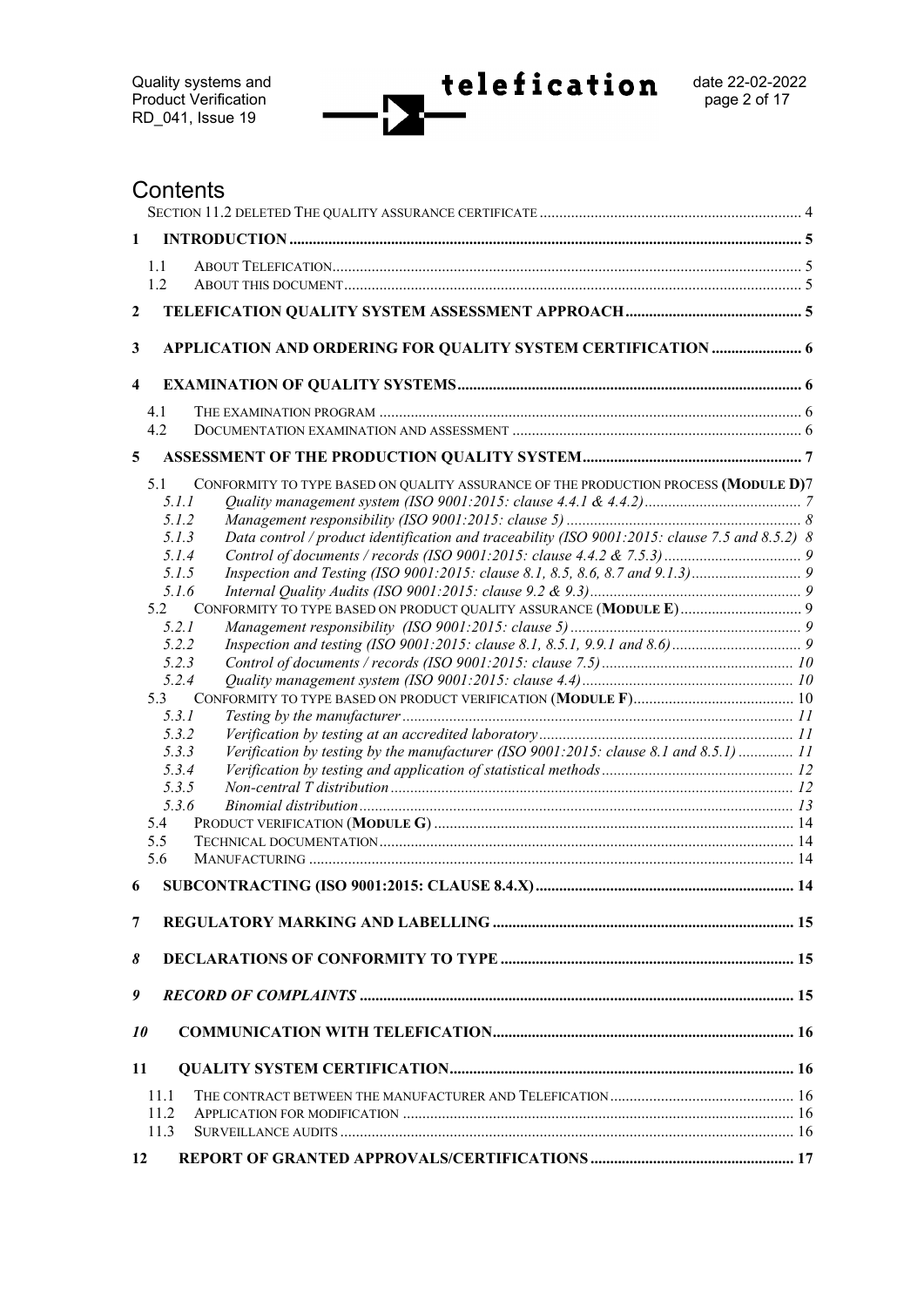Quality systems and<br>Product Verification RD\_041, Issue 19



**13 [CONDITIONS AND FEES...............................................................................................................](#page-16-1) 17**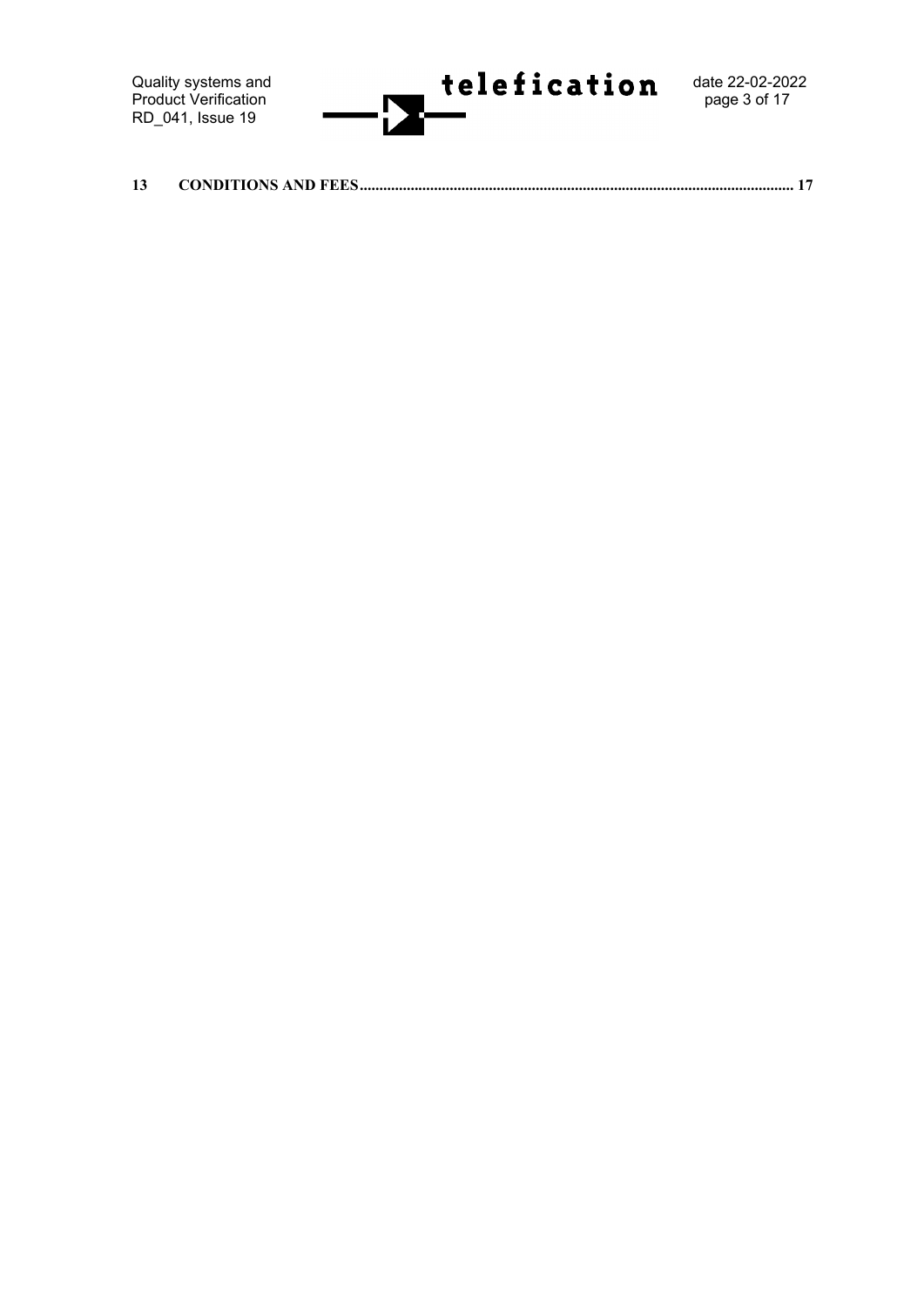$P_{\text{radial}}$  Product Verification RD\_041, Issue 19

Quality systems and  $\bullet$  **telefication** date 22-02-2022<br>Product Verification

|                               | NOTE: The person who initiated the document or modified the document is responsible for |  |  |
|-------------------------------|-----------------------------------------------------------------------------------------|--|--|
| maintaining this record sheet |                                                                                         |  |  |

| <b>Revision</b>     | <b>Section</b><br><b>Date</b><br>Page<br>Remark(s)<br>number<br>number |                                                                                                        | issued by                                                                                                     |                                                                                                                                                         |           |
|---------------------|------------------------------------------------------------------------|--------------------------------------------------------------------------------------------------------|---------------------------------------------------------------------------------------------------------------|---------------------------------------------------------------------------------------------------------------------------------------------------------|-----------|
| 6-5-2013<br>09<br>1 |                                                                        | fire protection and life saving text added in title of<br>document RD 041 equipment, incl. section 1.2 | <b>MWO</b>                                                                                                    |                                                                                                                                                         |           |
|                     |                                                                        |                                                                                                        |                                                                                                               |                                                                                                                                                         |           |
| 11                  | 1.1                                                                    | $\overline{4}$                                                                                         | 13.07.2015                                                                                                    | EN 450011 replaced by the ISO/IEC 17065                                                                                                                 | <b>RV</b> |
|                     | 4.1                                                                    | $\overline{7}$                                                                                         | $\alpha$                                                                                                      | ISO 10011-1 replaced by the ISO 19011                                                                                                                   | <b>RV</b> |
|                     | 5.8.1                                                                  | 10                                                                                                     | $\alpha$                                                                                                      | EN 45014 replaced by the ISO/IEC 17050-1                                                                                                                | <b>RV</b> |
|                     | 9.1                                                                    | 18                                                                                                     | ĸ                                                                                                             | - EN 45012 replaced by the EN 17021<br>- EN 45014 replaced by the EN 17050-1<br>- ISO 10011-1 replaced by the ISO 19011<br>Reference included to RQ 249 | <b>RV</b> |
| 12                  | all                                                                    | all                                                                                                    | 30-3-2016                                                                                                     | Document updated in line with the new directive<br>2014/90/EU                                                                                           | AG        |
| 13                  | 1.1                                                                    | 5                                                                                                      | 18-08-2016                                                                                                    | Modified paragraph About Telefication                                                                                                                   | EB        |
|                     | Annex C                                                                | 19                                                                                                     | 18-08-2016                                                                                                    | Changed Phone number                                                                                                                                    | EB        |
|                     | all                                                                    | all                                                                                                    | 18-08-2016                                                                                                    | Added footer bank first page, update layout                                                                                                             | EB        |
| 14                  | 2 & 5                                                                  | ISO 9001:2008 replaced by ISO 9001:2015<br>10-07-2019<br>elements                                      |                                                                                                               | AG                                                                                                                                                      |           |
| 15                  | 5.1.4                                                                  | $\overline{7}$                                                                                         | 04-10-2019                                                                                                    | clause 4.4.2 added to 5.1.4                                                                                                                             |           |
| 16                  | 11.2, 5<br>and $4.2$                                                   | $\overline{6}$ , 7, & 16                                                                               | 15-10-2020                                                                                                    | Section 11.2 deleted The quality assurance<br>certificate<br>Section 5.1 reference to scheme plan<br>Section 4.2 reference to questionnaire deleted.    | AG        |
| 17                  | $7 - 15$<br>26-11-2020<br>5, 6 and<br>Annex A deleted<br>8             |                                                                                                        | References added to the directive 2014/90/EU<br>including copied information of directive.                    | AG                                                                                                                                                      |           |
| 18                  | 8                                                                      | 15                                                                                                     | 11-11-2021<br>DoC declaration reference corrected to<br>768/2008/EC bijlage III EG<br>Conformiteitsverklaring |                                                                                                                                                         | AG        |
| 19                  | $\overline{7}$<br>15<br>22-02-22                                       |                                                                                                        |                                                                                                               | Reference added to the affixing of the Wheel<br>mark RD 104                                                                                             | GG        |
|                     |                                                                        |                                                                                                        |                                                                                                               |                                                                                                                                                         |           |
|                     |                                                                        |                                                                                                        |                                                                                                               |                                                                                                                                                         |           |

<span id="page-3-0"></span>

| Issued/modified by | : Geesje Geers     |
|--------------------|--------------------|
| <b>Function</b>    | : Product Assessor |
| Revision           | .19                |
| Date               | $: 22 - 02 - 2022$ |
|                    |                    |

Verified by : Willem Jan Jong<br>Function : Manager Product Function : Manager Product Certification<br>Date : 11-11-2021  $: 11 - 11 - 2021$ 

| Released by     | : Axel Gase        |
|-----------------|--------------------|
| <b>Function</b> | : Quality Manager  |
| Date of release | $: 11 - 11 - 2021$ |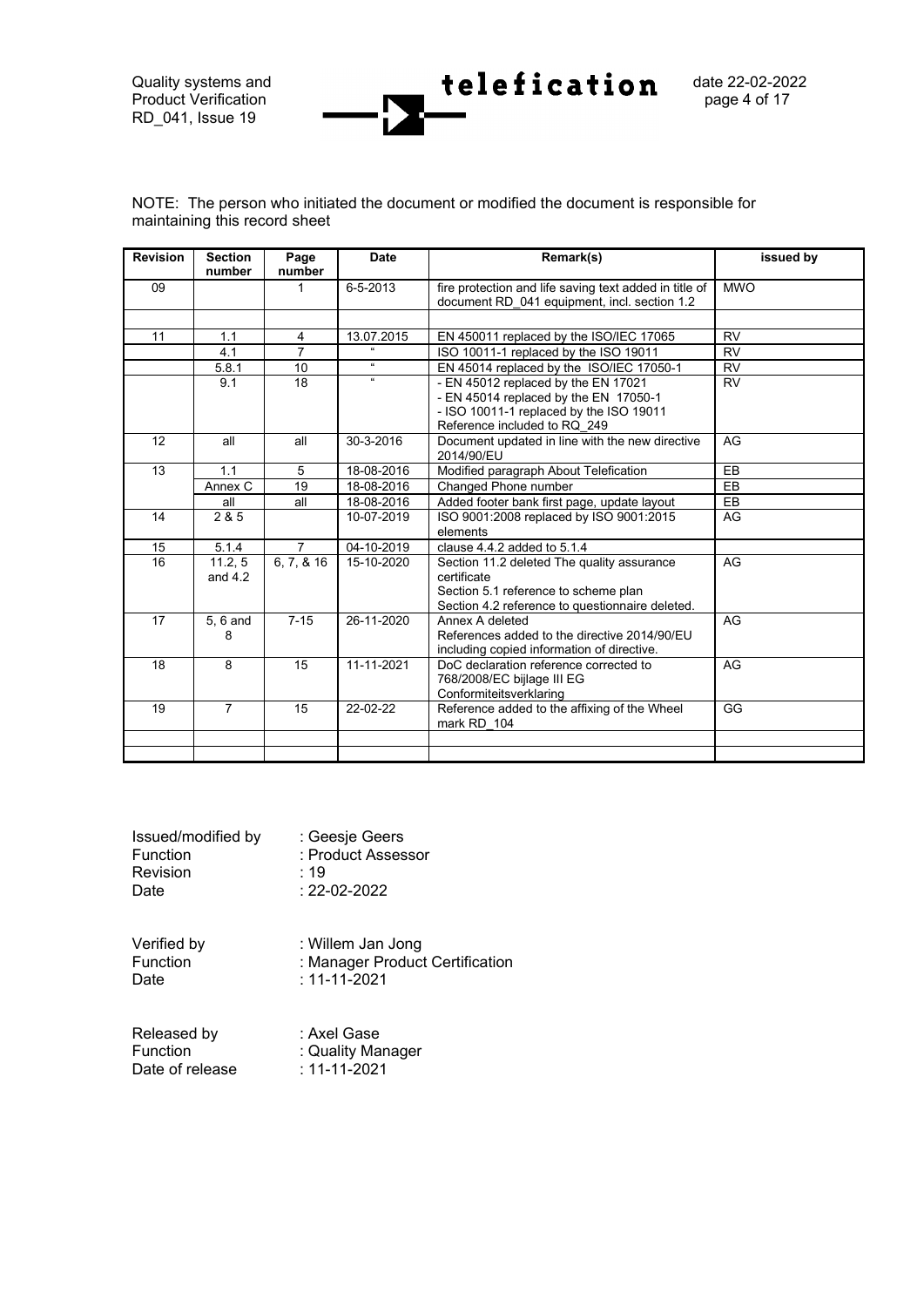Quality systems and  $\text{teleafication}$  date 22-02-2022 Product Verification **page 5 of 17**  $\bullet$  **page 5** of 17

# <span id="page-4-0"></span>1 Introduction

### <span id="page-4-1"></span>1.1 About Telefication

Telefication is a third party test laboratory and third party certification body. The Dutch Council for Accreditation (Raad voor Accreditatie: RvA) has accredited Telefication to ISO/IEC 17025 (laboratory) and NEN-EN-ISO/IEC 17065 (product certification).

More information about Telefication is available in *RD\_560, About Telefication.*

### <span id="page-4-2"></span>1.2 About this document

This document lays down the procedures for the Economic operators (manufacturers, authorized representatives, importers and distributors) who want to apply for the services of Telefication in order to place and making available of their marine communication, navigation, fire protection or lifesaving equipment on the market of the European Union. This with a view to place the equipment on board an EU ship.

It describes in detail the conformity assessment procedures regarding quality systems and those related to product verification. This document is supplementary to RD\_040: *Conformity Assessment procedures for Marine Communication, Navigation, Fire protection and lifesaving equipment.*

These conformity assessment procedures are derived from the European Marine Equipment Directive (MED) 2014/90/EU.

# <span id="page-4-3"></span>2 Telefication quality system assessment approach

The requirements for Production and Product quality systems, as laid down in this document, are derived from the Marine Equipment Directive 2014/90/EU. These quality system requirements are in principle based on the ISO standard 9001:2015 will be used as criteria. Some requirements imposed by the Directive are however not covered by ISO 9001, as visualised by the figure below.

| Directive 2014/90/EU (1) | Module $E(2)$ | Module $D(3)$ |
|--------------------------|---------------|---------------|
|--------------------------|---------------|---------------|

Legend: Part (1):Directive specific, non ISO9001:2015, quality system requirements. Part (2):Directive quality system requirements where included some elements of ISO 9001:2015 criteria [Module E]. Part (3):Directive quality system requirements where included more elements of ISO 9001:2015 criteria [Module D]

*Figure 1: Relationship between the Directive and ISO 9001:2015 requirements.*

Telefication performs an examination of the quality system of the manufacturer to verify compliance with the requirements of the Directive. This examination takes account of existing certificates, when available and acceptable. For remaining requirements an assessment program is arranged.

A *Production quality assurance certificate* or a *Product quality assurance certificate* will be issued when Telefication has found that the quality system meets the requirements as laid down in Annex II of the MED directive.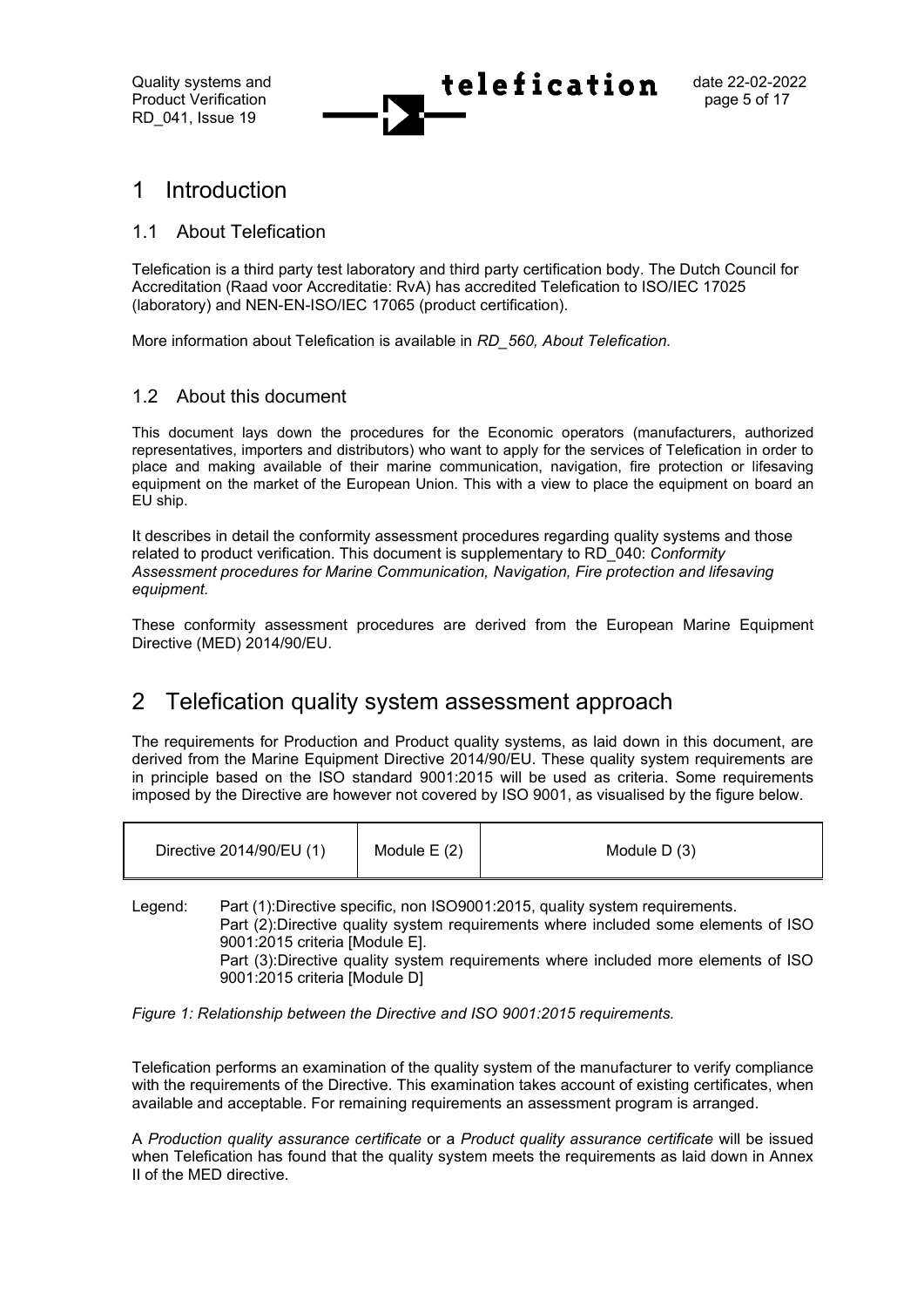Certified quality systems shall periodically (at least annually) be inspected to verify continuous compliance with the provisions of the Directive. Therefore Telefication schedules an examination of surveillance audit results. If available the results of regularly performed follow-up audits under an existing quality system certificate are used (which should be made available by the manufacturer).

# <span id="page-5-0"></span>3 Application and ordering for quality system certification

By submitting the form: *Questionnaire for quality system approval* (RF\_300) the applicant provides Telefication with some basic information of his quality system. With this information the activities needed for assessment and certification of the quality system are determined and a quotation is prepared. If needs be, Telefication will contact the applicant to request for further information. This enquiry is without any obligation: detailed planning and assessments will begin after the applicant has accepted the quotation and returned the signed quotation to Telefication.

Application for quality system certification is open to manufacturers or their authorized representatives. Such authorization must be shown by a written statement of the manufacturer indicating the scope of authorization.

The application shall include a written declaration that the same application has not been lodged with any other notified body.

# <span id="page-5-1"></span>4 Examination of quality systems

### <span id="page-5-2"></span>4.1 The examination program

After confirmation, an examination program will be made by Telefication, detailing the activities necessary to determine whether the quality system of the manufacturer meets the requirements of the Directive. This program includes the verification of existing certificates (if available), a schedule and planning for additional assessments (if necessary) and the verification of the results by Telefication. Telefication will plan the assessments in consultation with the manufacturer.

# <span id="page-5-3"></span>4.2 Documentation examination and assessment

Following the examination program Telefication will perform a document examination. In case of comments the manufacturer will be informed of determined non-compliances. During the audit MED questionnaire will be used (where included the auditplan and questionnaire). In case a nonconformity is found it will be drafted on a non-conformity report form. During the closing meeting non conformity reports will be read out and must be signed off by the company representative in case of acceptance. During the closing meeting findings will be communicated. In the assessment form a report summary will be reported including recommendations for certification. In case nonconformities are raised date of submission of the corrective/preventive action must be agreed. This document must also be signed off by the company representative. In the case of non-conformities , the client must indicate the cause, the extent of the non-conformity, solution and the result of the operational review.

After the audit has taken place Telefication will issue an audit report. In case NCR(s) are drafted the corrective/preventive actions will be reviewed. If non-conformities still exist, re-assessments may be scheduled. The examination is closed when it is determined that the quality system meets all the requirements or when the applicant terminates the process without positive result.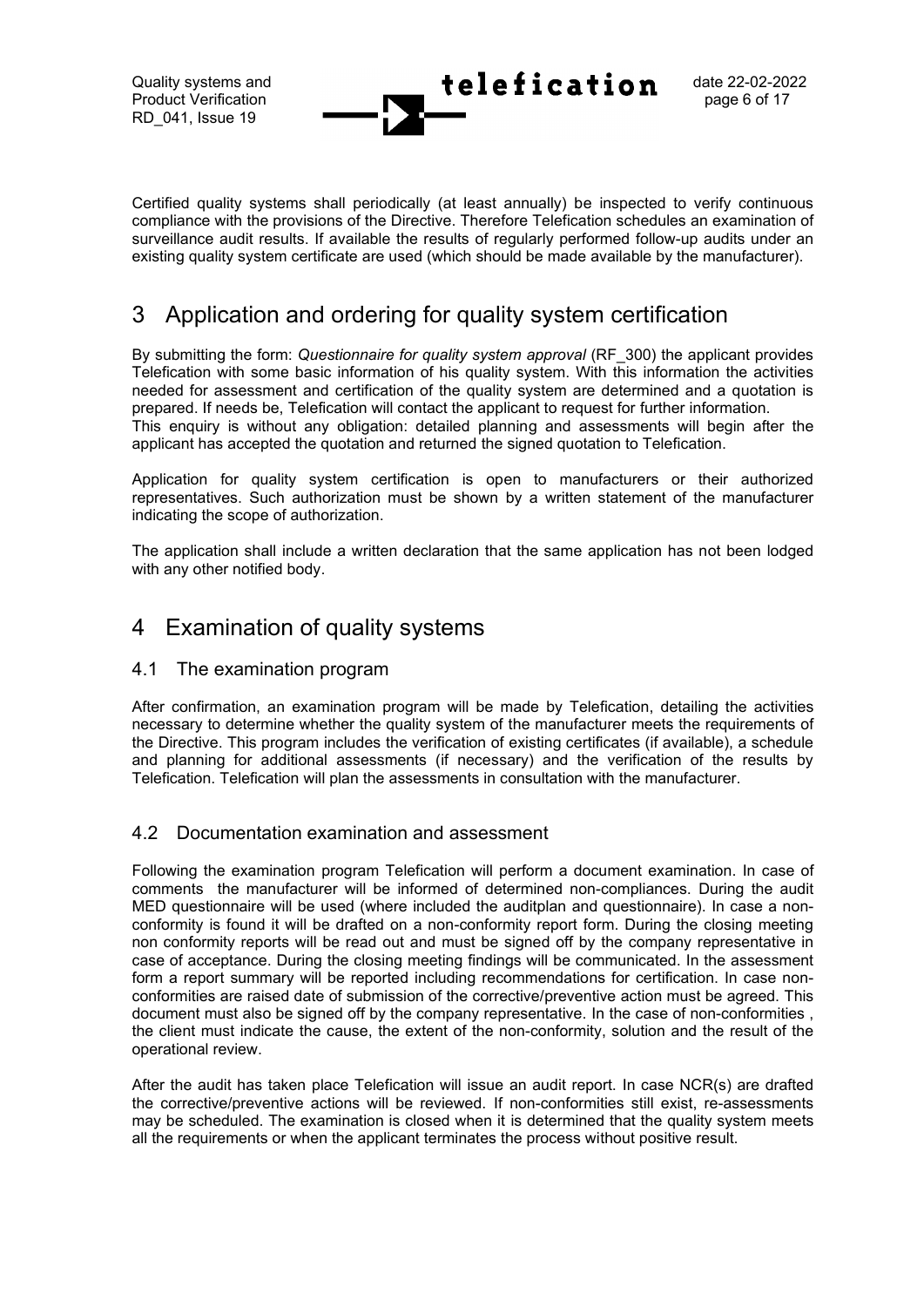All required data, including certificates and audit reports shall be made available by the applicant. Telefication reserves the right to arrange additional assessments until full compliance with the MED has been determined.

# <span id="page-6-0"></span>5 Assessment of the production quality system

This chapter lays down all requirements quality systems have to comply with in order to gain approval by Telefication. The quality system shall ensure that the products are in conformity with the type described in the EC type-examination certificate and they comply with the requirements of the International instruments that apply to them. All the elements, requirements and provisions adopted by the manufacturer shall be documented in a systematic and orderly manner in the form of policies, procedures and instructions. The quality system documentation shall permit a consistent interpretation of the quality programmes, plans manuals and records.

In section 5.1 the requirements regarding production quality systems and in section 5.2 the requirements for product quality systems are given.

### <span id="page-6-1"></span>5.1 Conformity to type based on quality assurance of the production process **(Module D)**

Annex II, article II, item 2 of Module D Directive 2014/90/EU.

The manufacturer shall operate an approved quality system for final product inspection and testing of the products. The quality system shall ensure compliance of the products with the type described in the EC type–examination certificate and that they apply with the applicable requirements of the international instruments that apply to them.

All the elements, requirements and provisions adopted by the manufacturer shall be documented in a systematic and orderly manner in the form of written policies, procedures and instructions. The quality system documentation shall permit a consistent interpretation of the quality programmes, plans, manuals and records.

Production quality systems have to comply with all requirements of ISO 9001:2015 standard with exception of the following sections:

- 8.3.x Design and development:
- 8.2.3 Review of requirements related to the product;
- 8.5.3 Customer property;
- 9.1.2 Customer satisfaction

The Directive specifically interprets some of the remaining ISO9001:2015 requirements. There are also some requirements that are not included in ISO9001:2015. These differences, sometimes indicated as supplementary requirements, are described in the following subsections. Where possible, reference is made to the corresponding ISO9001:2015 clauses.

In scheme plan of Telefication are e.g. the related documents defined to conduct the Module D audits.

### <span id="page-6-2"></span>5.1.1 Quality management system (ISO 9001:2015: clause 4.4.1 & 4.4.2)

Annex II, article II, item: 3 of Module D Directive 2014/90/EU.

A quality scheme or equivalent documentation shall be available for each product or family of products. This scheme shall describe all relevant quality checks and inspections to ensure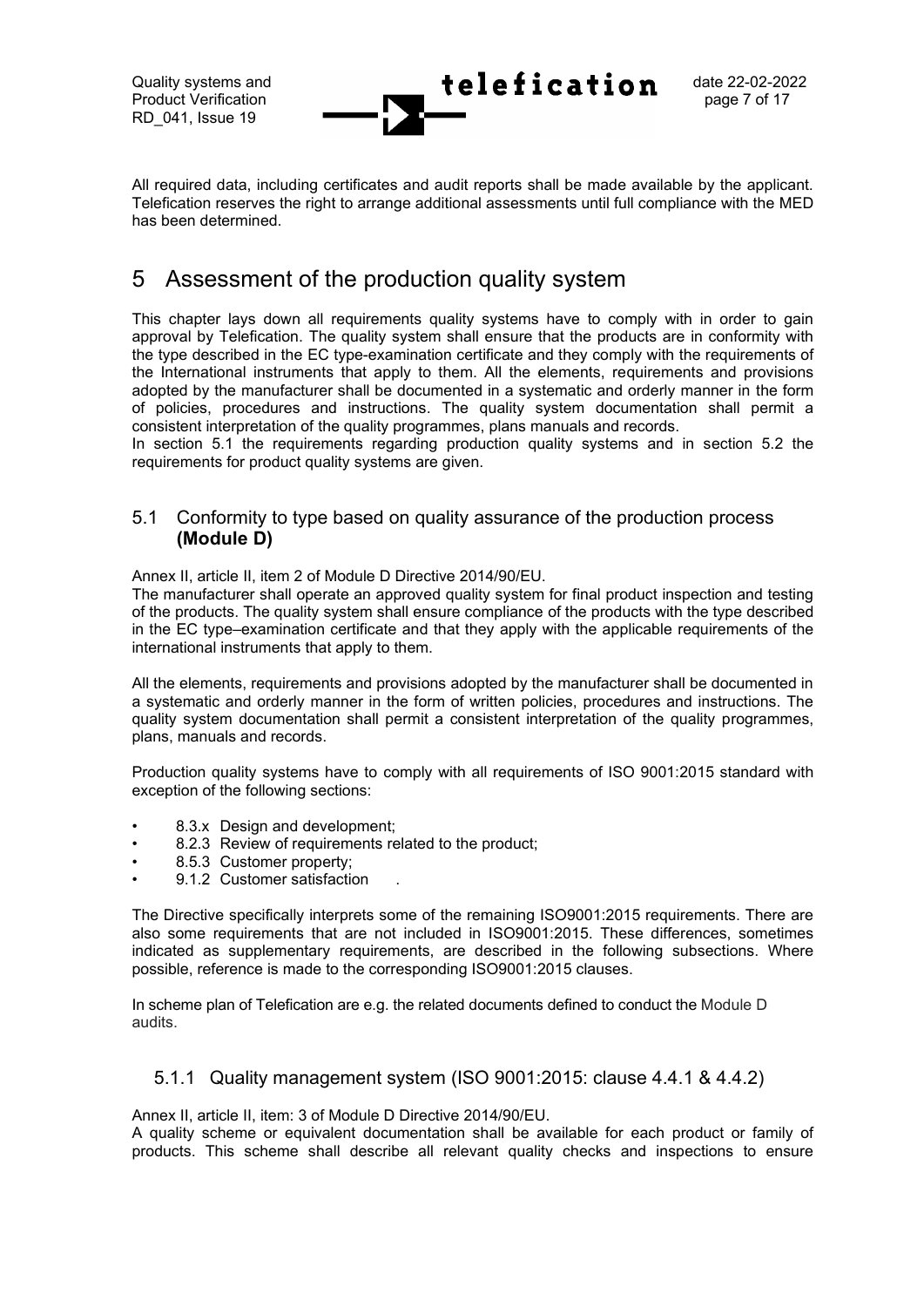compliance with the relevant standards, regulations and requirements of the international instruments and conventions.

The quality system shall include written procedures with regard to:

- application for approval on the basis of an EC type-examination;
- drafting and signing of Declarations of Conformity;
- marine marking of approved products;
- communication with Telefication;

Annex II, article II, item: 3 of Module D Directive 2014/90/EU.

The manufacturer shall undertake to fulfil the obligations arising out of the quality system as approved and to maintain it so that it remains adequate and efficient.

The manufacturer shall keep Telefication informed of any intended change to the quality system. Telefication shall evaluate any proposed changes and decide whether the modified quality system will continue to satisfy the requirements as defined in this document or whether a re-assessment is necessary. It shall notify the manufacturer of its decision. The notification shall contain the conclusions of the examination and the reasoned assessment decision.

Telefication will take particular care to respect confidentiality and to give a prompt response to issues of a commercially sensitive nature.

Telefication may pay unexpected visits to the manufacturer, except where, under national law, and for defence or security reasons, certain restrictions apply to such visits. During such visits Telefication may, if necessary, carry out product tests, or have them carried out, in order to verify that the quality system is functioning correctly. Telefication shall provide the manufacturer with a visit report and, if test have been carried out, with a test report.

The quality scheme or equivalent documentation shall be available in a language readily understood in the local working environment and in a language acceptable by Telefication (for example: Dutch or English).

Telefication shall carry out periodic audits to make sure that the manufacturer maintains and applies the quality system, and shall provide the manufacturer with an audit report.

### <span id="page-7-0"></span>5.1.2 Management responsibility (ISO 9001:2015: clause 5)

Annex II, article II, item: 3.2 of Module D Directive 2014/90/EU. E.g. review of the quality objectives and the organisational structure, responsibilities and powers of the management with regard to product quality.

### <span id="page-7-1"></span>5.1.3 Data control / product identification and traceability (ISO 9001:2015: clause 7.5 and 8.5.2)

Annex II, article II, item 3.2 of Module D Directive 2014/90/EU.

E.g. All documents and data relating to production of terminal equipment must be traceable to the build status of the equipment as confirmed by the EC type-examination certificate and its annexes. The quality records, such as inspection reports and test data, calibration data, qualification reports on the personnel concerned etc. The following records shall be kept for at least 10 years after the last product has been placed on the market:

- technical documentation of the approved type and a copy of the EC type-examination;
- the quality manual and quality schemes or equivalent documentation including design input and verification data;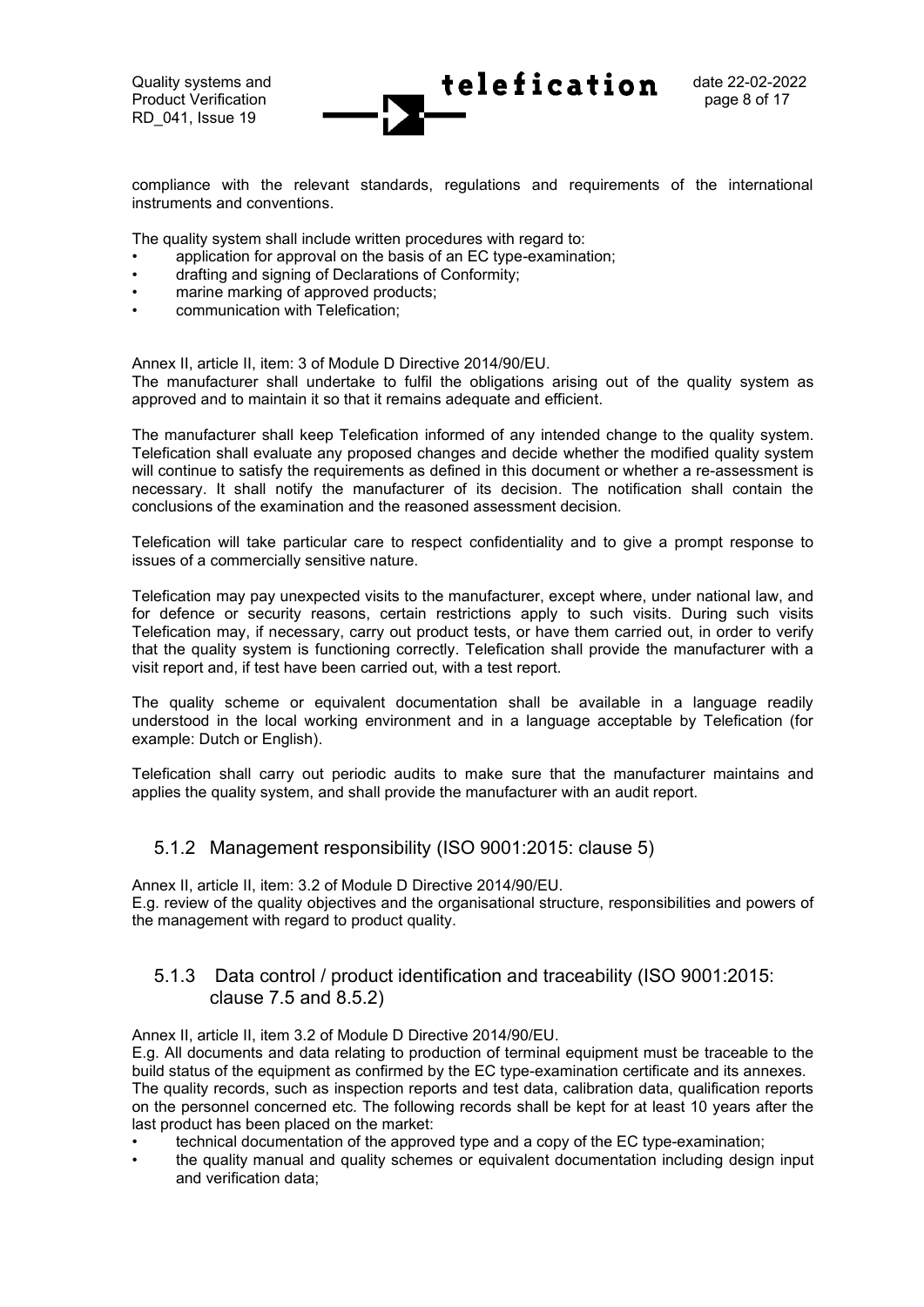Quality systems and date 22-02-2022 Product Verification **page 9 of 17 page 9 of 17 page 9 of 17** RD\_041, Issue 19

- the quality records, such as inspection reports and test data, calibration data, qualification reports of the personnel concerned, etc;
- details of any amendments to the quality system documentation together with the notification of agreement from Telefication where required;
- reports from Telefication on all routine surveillance visits and unannounced visits, and any product tests arising from such visits.

# <span id="page-8-0"></span>5.1.4 Control of documents / records (ISO 9001:2015: clause 4.4.2 & 7.5.3)

Annex II, article II, item 3.2 of Module D Directive 2014/90/EU.

E.g. control of quality records, such as inspection reports and test data, calibration data, qualification reports on the personnel concerned etc.

### <span id="page-8-1"></span>5.1.5 Inspection and Testing (ISO 9001:2015: clause 8.1, 8.5, 8.6, 8.7 and 9.1.3)

Annex II, article II, item: 3.2 of Module D Directive 2014/90/EU.

Contain adequate description of manufacturing quality control and quality assurance techniques, processes and systematic actions that will be used.

E.g. the means of monitoring the achievement of the required product quality and the effective operation of the quality system. The examinations and test that will be carried out before, during and after manufacture, and the frequency with they will be carried out. The results of verifications, demonstrating that the mentioned facilities comply with the requirements (including e.g. measurement uncertainty), shall be recorded as part of the technical documentation file.

#### <span id="page-8-2"></span>*5.1.6* Internal Quality Audits (ISO 9001:2015: clause 9.2 & 9.3)

The effective implementation of the quality system, including the requirements of this document, shall be verified at least annually by means of internal audits. The audit results and follow up actions shall be formally documented and made available to Telefication on request.

### <span id="page-8-3"></span>5.2 Conformity to type based on product quality assurance (**Module E**)

Annex II, article III, item 1 & 2 of Module E Directive 2014/90/EU.

The manufacturer shall operate an approved quality system for final product inspection and testing of the products. The quality system shall ensure compliance of the products with the type described in the EC type–examination certificate and with the applicable requirements of the international instruments. All the elements, requirements and provisions adopted by the manufacturer shall be documented in a systematic and orderly manner in the form of written policies, procedures and instructions. The quality system documentation shall permit a consistent interpretation of quality programmes, plans manuals and records.

### <span id="page-8-4"></span>5.2.1 Management responsibility (ISO 9001:2015: clause 5)

Annex II, article III, item 3.2 of Module E Directive 2014/90/EU. E.g. review of the quality objectives and the organisational structure, responsibilities and powers of the management with regard to product quality.

### <span id="page-8-5"></span>5.2.2 Inspection and testing (ISO 9001:2015: clause 8.1, 8.5.1, 9.9.1 and 8.6)

Annex II, article III, item 3.2 of Module E Directive 2014/90/EU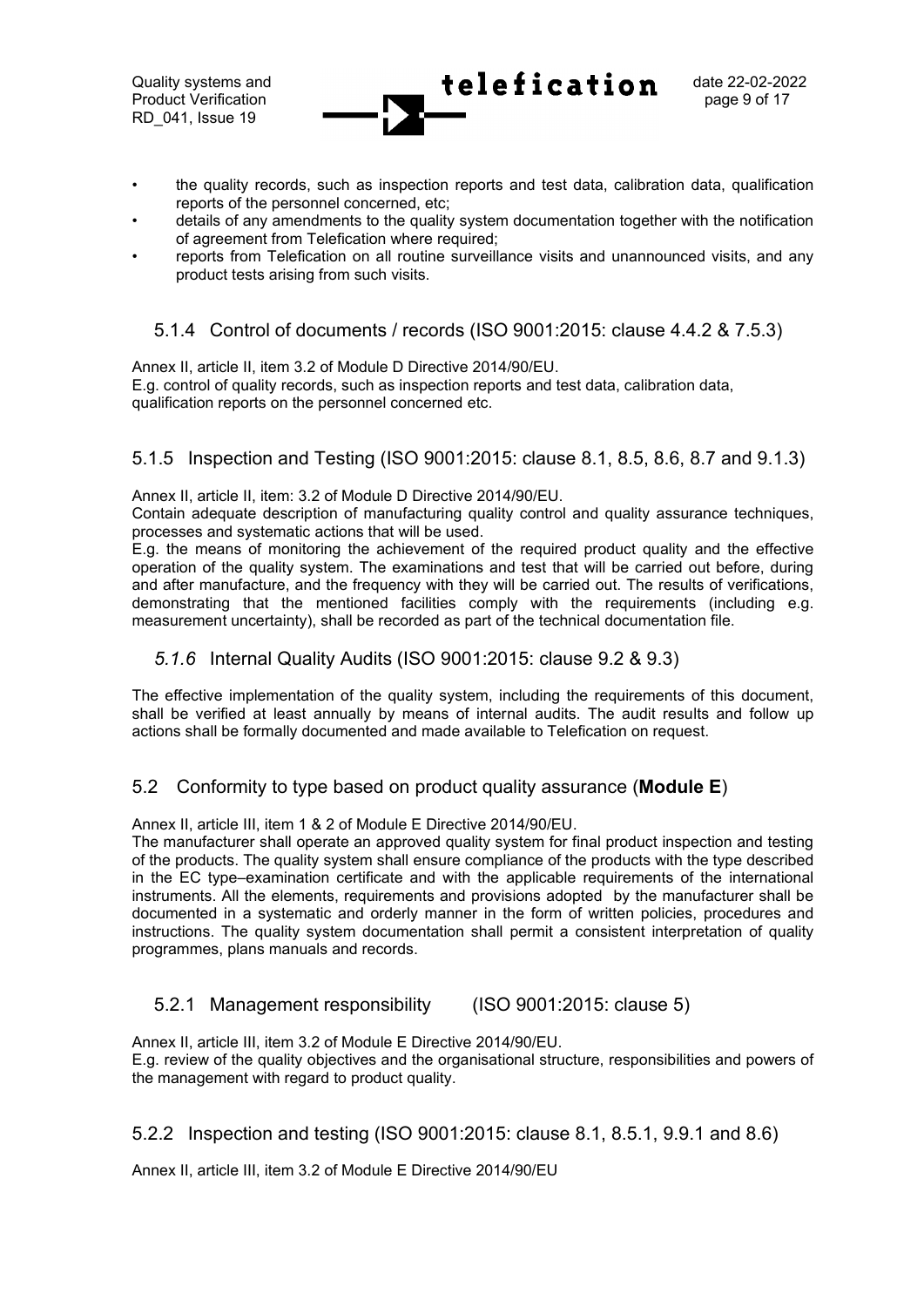Quality systems and  $\text{teleafication}$  date 22-02-2022 Product Verification **Product Verification page 10 of 17** 

The manufacturer shall carry out final inspection and testing to each and every product to which the marine marking is to be applied to ensure that it has been manufactured in accordance with the EC type-examination certificate, its appendices and additions. These final inspections and testing shall be in accordance with the quality plan and documented procedures.

The manufacturer shall perform testing as follows:

- 1) *On all items bearing the marine marking*
	- a) tests to ensure the product's safety;
	- b) tests regarding spurious emissions of the transmitter (if applicable) including a functional test to confirm the basic operation of the product.

Products that fail these tests are not allowed to be marketed.

Where products are not fully assembled prior to dispatch, equivalent test shall be performed on the subassemblies or partly assembled products.

- 2) *Twice each year a full test shall be performed by the manufacturer or by an accredited laboratory on his behalf, to ensure that the products being produced still comply with the requirements of the Directives.*
	- a) the tests shall be based on the requirements of the relevant test standards but shall not necessarily be the exact tests, which may not be suitable for the manufacturing environment;
	- b) the tests shall be designed to cover, in particular, key points and parameters likely to be affected by variations in the manufacturing process.

The test results shall be documented and be available to Telefication during any audit. The manufacturer shall inform Telefication at once if a consistent non-compliance are determined.

#### <span id="page-9-0"></span>5.2.3 Control of documents / records (ISO 9001:2015: clause 7.5)

Annex II, article III, item 3.2 & 4.2 of Module E Directive 2014/90/EU. E.g. control of quality records, such as inspection reports and test data, calibration data, qualification reports on the personnel concerned etc.

#### <span id="page-9-1"></span>5.2.4 Quality management system (ISO 9001:2015: clause 4.4)

Annex II, article IV, item 3.2 of Module E Directive 2014/90/EU. E.g. the means of monitoring the effective operation of the quality system.

### <span id="page-9-2"></span>5.3 Conformity to type based on product verification (**Module F**)

Annex II, article IV, item 1 & 2 of Module F Directive 2014/90/EU

The manufacturer shall take all measures necessary so that the manufacturing process and its monitoring ensure conformity of the manufactured products with the approved type described in the EC type-examination certificate and with the requirements of the international instruments that apply to them.

#### Annex II, article IV, item 3 of Module F Directive 2014/90/EU

The Product verification procedure knows two forms. Testing of each individual product that is produced, or testing and applying statistical methods on batches of products produced. In either case, the manufacturer has to conclude a contract with Telefication to ensure that the product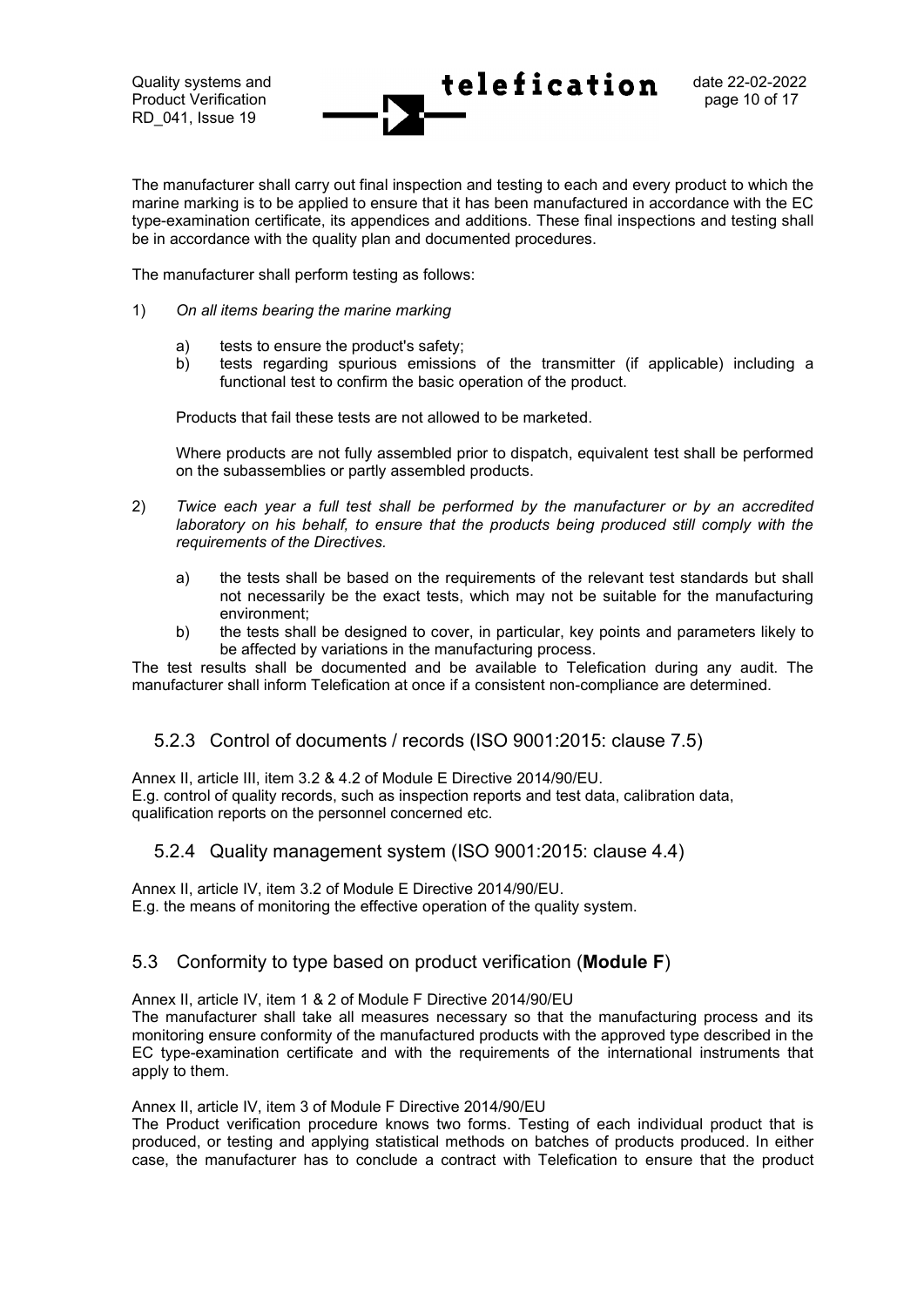verification is conducted in a consistent and acceptable manner. This chapter describes in more detail how this procedure should be implemented and what the conditions are.

### <span id="page-10-0"></span>5.3.1 Testing by the manufacturer

Following this procedure can be interesting when equipment is produced in small numbers or when the product is produced in irregular intervals.

Annex II, article IV, item 2 & 3 of Module F Directive 2014/90/EU.

This procedure implies that the manufacturer shall verify each product by a series of tests. These tests not necessarily need to include all tests that were carried out during the EC type-examination. What actual tests will have to be carried out will depend on the nature of the particular product, the potential risks involved and the test standards that are applicable to the product. In all cases the manufacturer has to lay down in a written procedure what tests he is going to perform on its finalised products. This testing scheme must be forwarded to Telefication for endorsement. Telefication will endorse or reject the proposed scheme, and inform the manufacturer accordingly. In case of rejection, Telefication will also indicate what changes need to be made before it can be accepted.

In order to carry out the applicable tests under this procedure the manufacturer has two optional routes available.

#### <span id="page-10-1"></span>5.3.2 Verification by testing at an accredited laboratory

In this case the test are carried out by an (third party) accredited laboratory. The accredited laboratory must be capable in carrying out all the tests as laid down in the testing scheme as approved by Telefication. Telefication will verify the accreditation status of the laboratory including its scope of testing capabilities and competence. When the information provided is to the satisfaction of Telefication, the manufacturer will be send a contract stating the conditions and validity using the particular laboratory under this procedure including the obligations that lay upon the manufacturer.

*The manufacturer has to forward the test results for each individual product to Telefication for assessment. Telefication will issue the manufacturer a certificate of conformity indicating that the test results were accepted and that the product may be marketed.*

#### <span id="page-10-2"></span>5.3.3 Verification by testing by the manufacturer (ISO 9001:2015: clause 8.1 and 8.5.1)

Annex II, article IV, item 3 & 4 of Module F Directive 2014/90/EU.

The possibility exists for the manufacturer to carry out the verification test himself. In such case Telefication will verify the testing capabilities of the manufacturer and the testing and handling procedures that the manufacturer has put in place by means of an audit. In this case an overall quality system for final inspection and testing is not required, however certain quality aspects must be observed in line with ISO9001:2015 requirements clause 8.1 and 8.5.1.

When the audit results are to the satisfaction of Telefication, the manufacturer will be send a contract stating the conditions and validity for testing by using its own testing facilities, including the obligations that lay upon the manufacturer.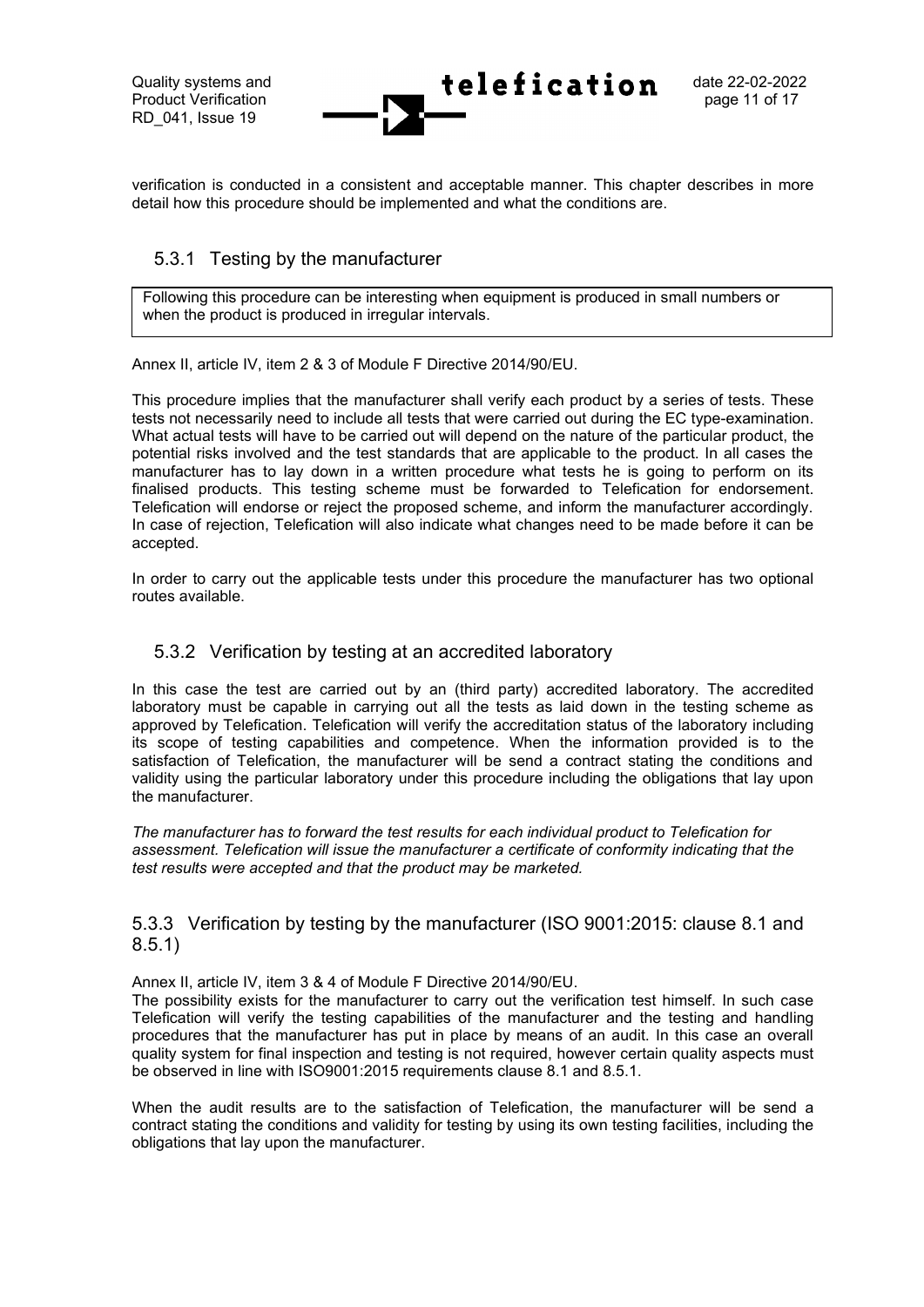The manufacturer has to forward the test results for each individual product or batch to Telefication for assessment. Telefication will issue the manufacturer a certificate of conformity indicating that the test results were accepted and that the product may be marketed.

During the audit Telefication will check the following aspects in particular.

#### *Product identification and traceability*

All product related documents regarding shall be recorded and under control. This includes the documents under the EC type-examination, the Declaration of conformity and the test data obtained during final testing.

All products to which the marine marking is affixed shall be traceable by means of batch and/or serial numbers.

#### *Inspection and testing*

Written procedures must be in place regarding the tests the manufacturer is going to perform on its finalised products. The testing schemes require endorsement by Telefication.

#### *Control of inspection, measuring and test equipment*

The manufacturer shall have a written procedure to control, calibrate and maintain final inspection, and have calibrated test equipment to demonstrate compliance.

#### *Training and technical know how*

Personal involved in the final testing and inspection shall have appropriate training and understanding about the test standards and the applicable requirements of the international instruments and conventions.

#### *Communication with* Telefication

Telefication shall be notified of all amendments to the testing scheme used by the manufacturer. Changes in testing schemes as well as new schemes shall be endorsed by Telefication before they are implemented.

### <span id="page-11-0"></span>5.3.4 Verification by testing and application of statistical methods

Following this procedure can be interesting when equipment is produced in (small) batches. Production in batches is a condition for following this procedure.

#### Annex II, article IV, item 5 of Module F Directive 2014/90/EU

When products are produced in batches this procedure might be an interesting option. The method applied is verification by means of applying statistics. Effectively it means that a number of samples must be taken from each batch produced. Each of these samples will be tested according to a defined testing scheme. The final test results are evaluated by applying an objective statistical method.

The Marine Equipment Directive does not define what statistical method should be applied. Therefore there are various options. In the sections given below some examples are given as illustration.

### <span id="page-11-1"></span>5.3.5 Non-central T distribution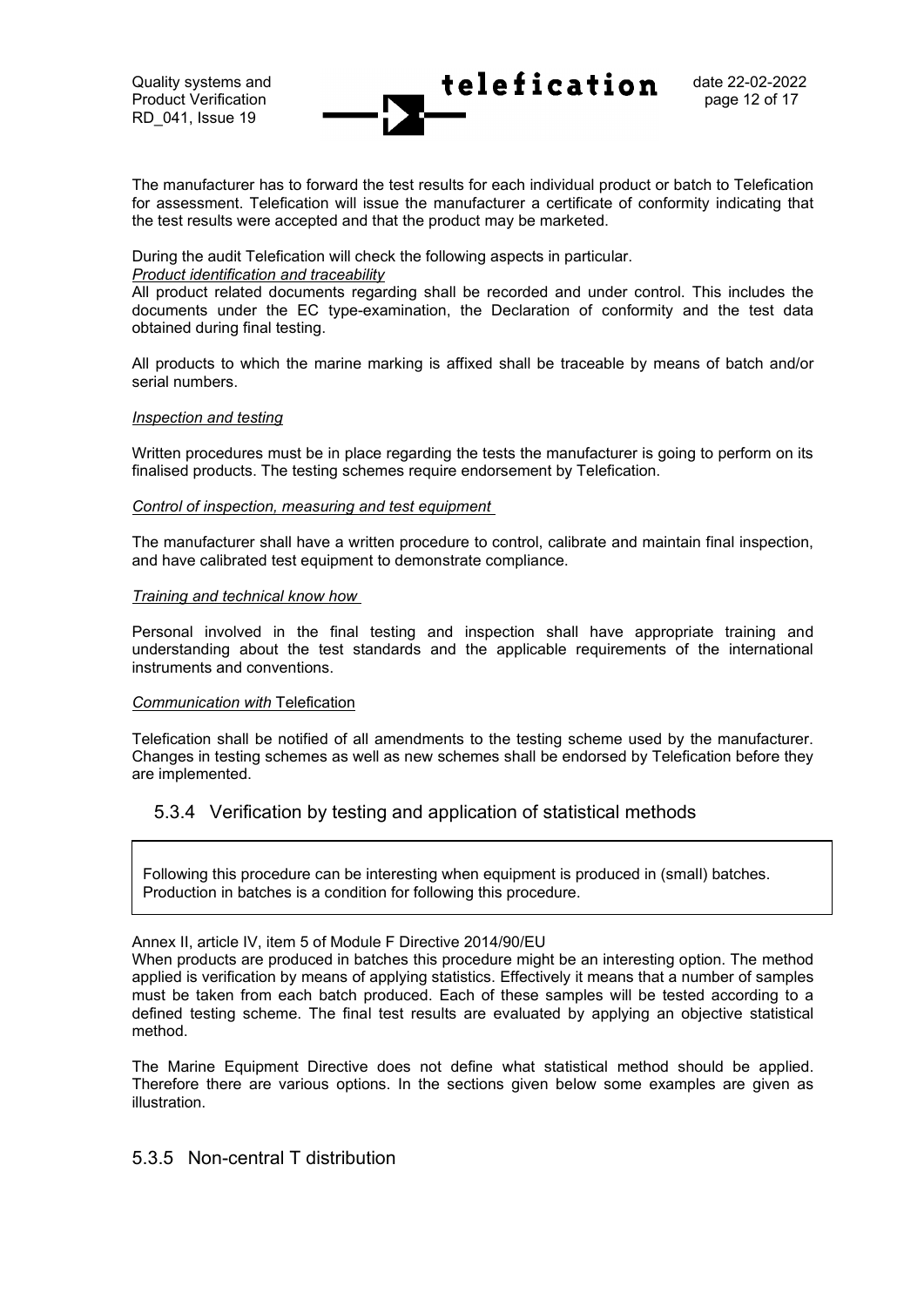Quality systems and  $\leftarrow$   $\text{telefication}$  date 22-02-2022 Product Verification **Product Verification page 13 of 17** 

In cases where the actual measured value is known, the non-central  $T$  distribution<sup>1</sup> may be applied. The measurements shall be performed on an a-priori defined sample size. In those cases where the condition below is not satisfied, additional samples may be taken.

The following condition must be fulfilled:

$$
\overline{X} \pm kS_n \le L
$$
\n
$$
\overline{X} = \frac{1}{n} \sum_{i=1}^n X_i
$$
\n
$$
S_n^2 = \frac{\sum_{i=1}^n (X_i - \overline{X})^2}{n-1}
$$

Meaning of the symbols:

- X = mean value of the interference level of the sample with size *n* of the items to be tested; X is known;
- $S_n =$  standard deviation of the sample with size *n* of the items to be tested;  $S_n$  is known;
- $X_i$  = measured value of the individual items;  $X_i$  is known;
- $k =$  constant to be determined in such a way that the above stated rule is satisfied; k is given in table 1;
- $L =$  the permitted limit; L is an upper limit;

|  | <b>Table 1:</b> The non-central T distribution factor k as a function of the sample size n |  |  |  |  |
|--|--------------------------------------------------------------------------------------------|--|--|--|--|
|--|--------------------------------------------------------------------------------------------|--|--|--|--|

| 2.04   1.69   1.52   1.42   1.35   1.30   1.27   1.24   1.21   1.20 |  |  |  |  |  |
|---------------------------------------------------------------------|--|--|--|--|--|

A more detailed description can be found in: CISPR 16-4-3. Test based on the non-central tdistribution

#### <span id="page-12-0"></span>5.3.6 Binomial distribution

In cases where the measured value is not known and determination of compliance is based on pass and fail criteria, the binomial distribution could be applied.

Binomial statistics can be applied using a number of different sampling plans. The selection of a suitable plan can depend on a number of different variables.

All results, on a single item, should be taken together to give an overall PASS/FAIL result per item.

A detailed description of the sampling procedure is given in:

<sup>1</sup> For general information, see CISPR 16-4-3 edition 2.0 : "Sampling procedures for inspection by attributes "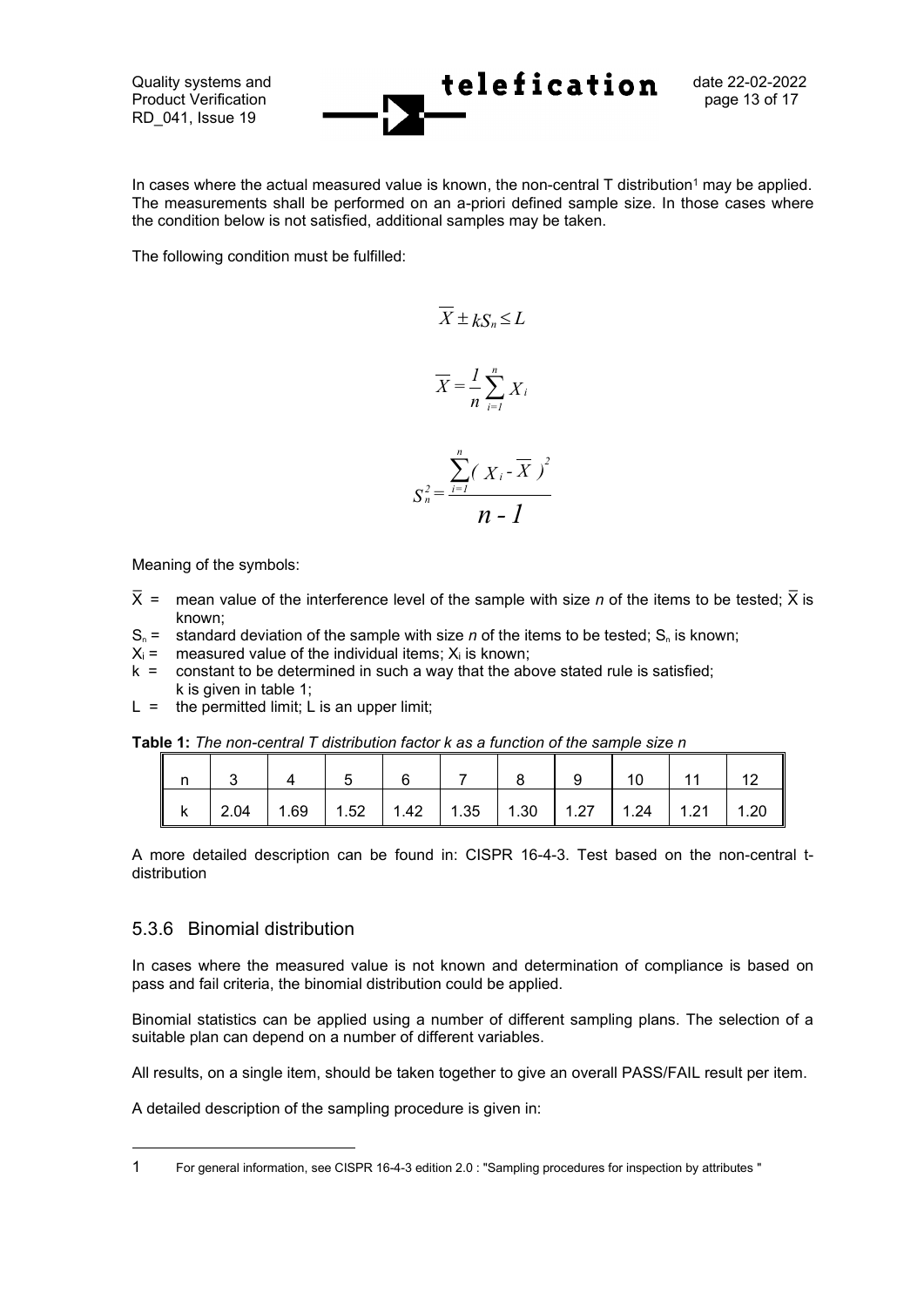Quality systems and  $\text{teleafication}$  date 22-02-2022 Product Verification **Product Verification page 14 of 17** RD\_041, Issue 19

**ISO 2859-1:2003**: *Sampling procedures for inspection by attributes, Part 1, Sampling plans indexed by acceptable quality level ISO-2859 (AQL) for lot-by-lot inspection.*

### <span id="page-13-0"></span>5.4 Product verification (**Module G**)

Annex II, article V, item1 of Module G Directive 2014/90/EU

Unit verification is applicable in case equipment is produced individually or in extreme low volumes. This type of verification can also be used for prototypes of newly developed equipment for which series production is not visible yet. In this case each individual manufactured product must be assessed to ensure the compliance with the relevant requirements of the international instruments, no production (phase) requirements are applicable.

#### <span id="page-13-1"></span>5.5 Technical documentation

Annex II, article V, item 2 of Module G Directive 2014/90/EU.

The manufacturer shall draw up the technical documentation and make it available to the notified body. The documentation shall make it possible to assess the product's conformity with the relevant requirements, and shall include an adequate analysis and assessment of the risk(s). The technical documentation shall specify the applicable requirements and shall cover, as far as relevant for the assessment, the design, manufacture and operation of the product. The technical documentation shall, wherever applicable, contain at least the following elements:

- a general description of the product;
- conceptual design and manufacturing drawings and schemes of components, subassemblies, circuits, etc.;
- descriptions and explanations necessary for the understanding of those drawings and schemes and the operation of the product;
- a list of the requirements and testing standards which are applicable to the marine equipment concerned in accordance with this Directive, together with a description of the solutions adopted to meet those requirements:
- results of design calculations made, examinations carried out; and
- test reports.

#### <span id="page-13-2"></span>5.6 Manufacturing

Annex II, article V, item 3 of Module G Directive 2014/90/EU

The manufacturer shall take all measures necessary so that the manufacturing process and its monitoring ensure conformity of the manufactured product with the applicable requirements of the international instruments.

# <span id="page-13-3"></span>6 Subcontracting (ISO 9001:2015: clause 8.4.x)

If subcontracted manufacturing is an issue then the requirements of ISO9001:2015 clause 8.4 are compulsory.

Subcontracted aspects and details of activities related to subcontracting shall be part of the manufacturer's documented quality system, including the procedures for overall control over subcontracted activities. Records demonstrating that this control is performed adequately should be available.

Subcontractors must be easily identifiable. Subcontracted work must be clearly specified by the manufacturer and carried out under a documented contract. This contract must especially enable Telefication to perform assessments directly to the subcontractor's premises when deemed necessary.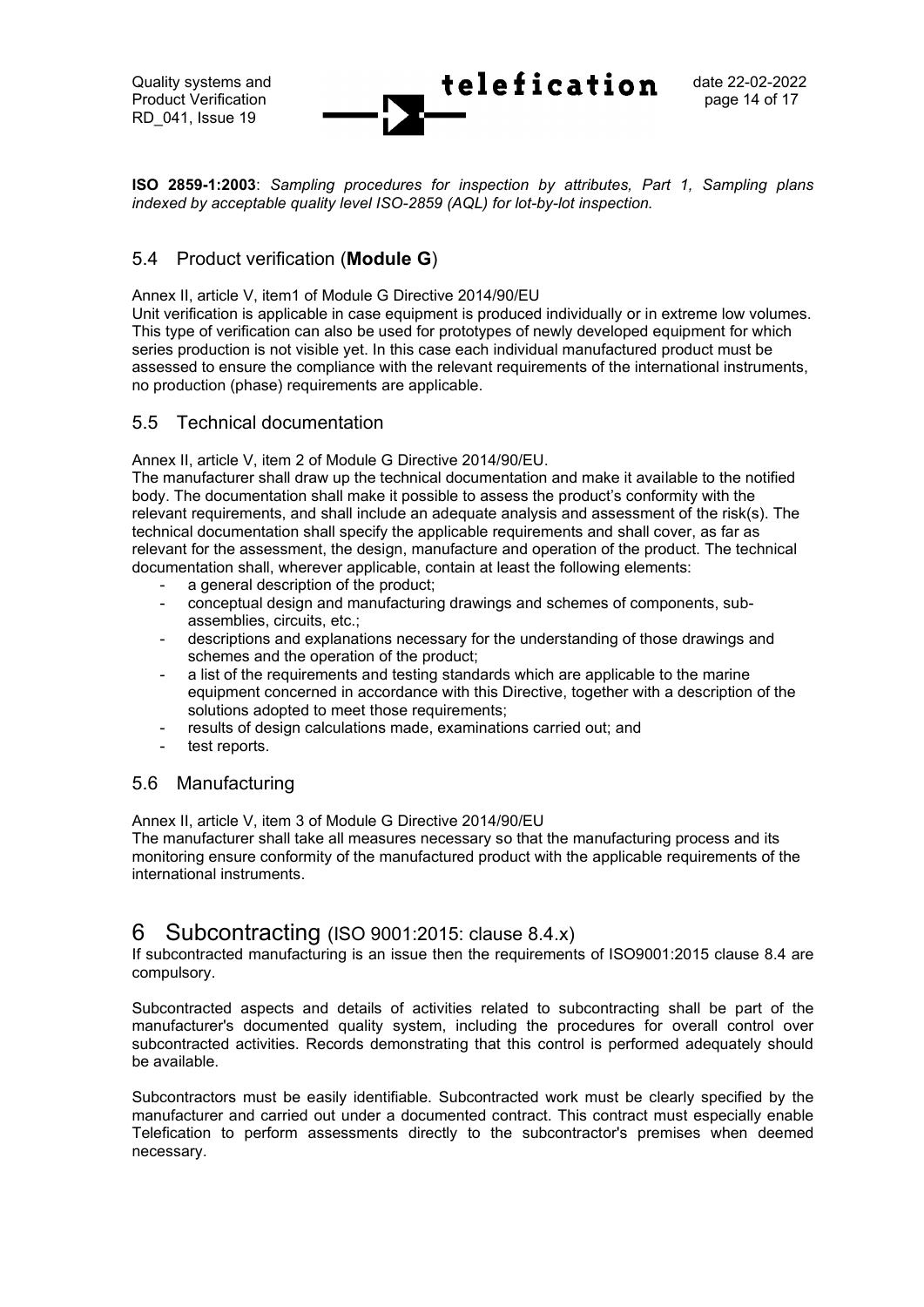Quality systems and  $\text{teleafication}$  date 22-02-2022 Product Verification **Product Product Verification** 

Subcontracting must not entail the delegation of judgemental powers or responsibilities. In all cases the manufacturer has the responsibility that products comply with the essential requirements and remains fully liable.

# <span id="page-14-0"></span>7 Regulatory Marking and Labelling

Prior to packing it must be verified that the marking applied is the correct marking, applicable to that particular product.

Marine equipment the compliance of which with the requirements laid down in the MED has been demonstrated in accordance with the relevant conformity assessment procedures shall have the wheel mark affixed to it. More information about affixing the Wheel mark can be found in RD 104 "the affixing of marine markings".

The marine marking in respect of the Directive shall be applied only to equipment which have been manufactured under control of the approved quality system and for which a valid Declaration of conformity to type exists (see section *Declarations of conformity to type*).

# <span id="page-14-1"></span>*8* Declarations of conformity to type

Item 5.2 of Annex II, article II,III,IV of Module D/E/G and item 6.2 of Annex II, article V Module F Directive 2014/90/EU.

The procedure for drafting and signing of Declarations of conformity to type shall be applicable for all products that are produced under the certified Production quality assurance system. The procedure shall ensure that the Declaration of conformity is not completed before the provisions, tests and inspections included in the quality scheme are proven to be satisfactory for making products in full compliance with the applicable requirements, in conformity to the type for which an EC type-examination certificate was obtained. The authority for decision and for signing the Declaration of conformity to type shall be explicitly assigned in the manufacturers quality system.

The same authority to determine their effect on compliance to the applicable requirements shall examine all modifications to the certified product type. The considerations, which lead to the decision that the current EC type-examination certificate stays valid, shall be recorded as part of the technical documentation file.

The manufacturer shall draw up a written declaration of conformity for each product model and keep it at the disposal of the national authorities for at least 10 years after the wheel mark has been affixed on the last product manufactured and in no case for a period shorter than the expected life of the marine equipment concerned. The declaration of conformity shall identify the marine equipment model for which it has been drawn up.

Declarations of conformity to type shall comply with the 768/2008/EC attachment III EC- Conformity Declaration. The declarations shall include references to the number of the *Production Quality System Certificate* issued by Telefication and to the relevant requirements of the international instruments and conventions and test standards. A model of the Declaration of conformity to type can be found in RD\_040 and in this document additional details are also shown in section 4.5.1

# <span id="page-14-2"></span>*9 Record of complaints*

The certificate holder (manufacturer, authorized representative or importer) shall keep a record of all complaints and remedial actions relative to the products covered by any certificate granted by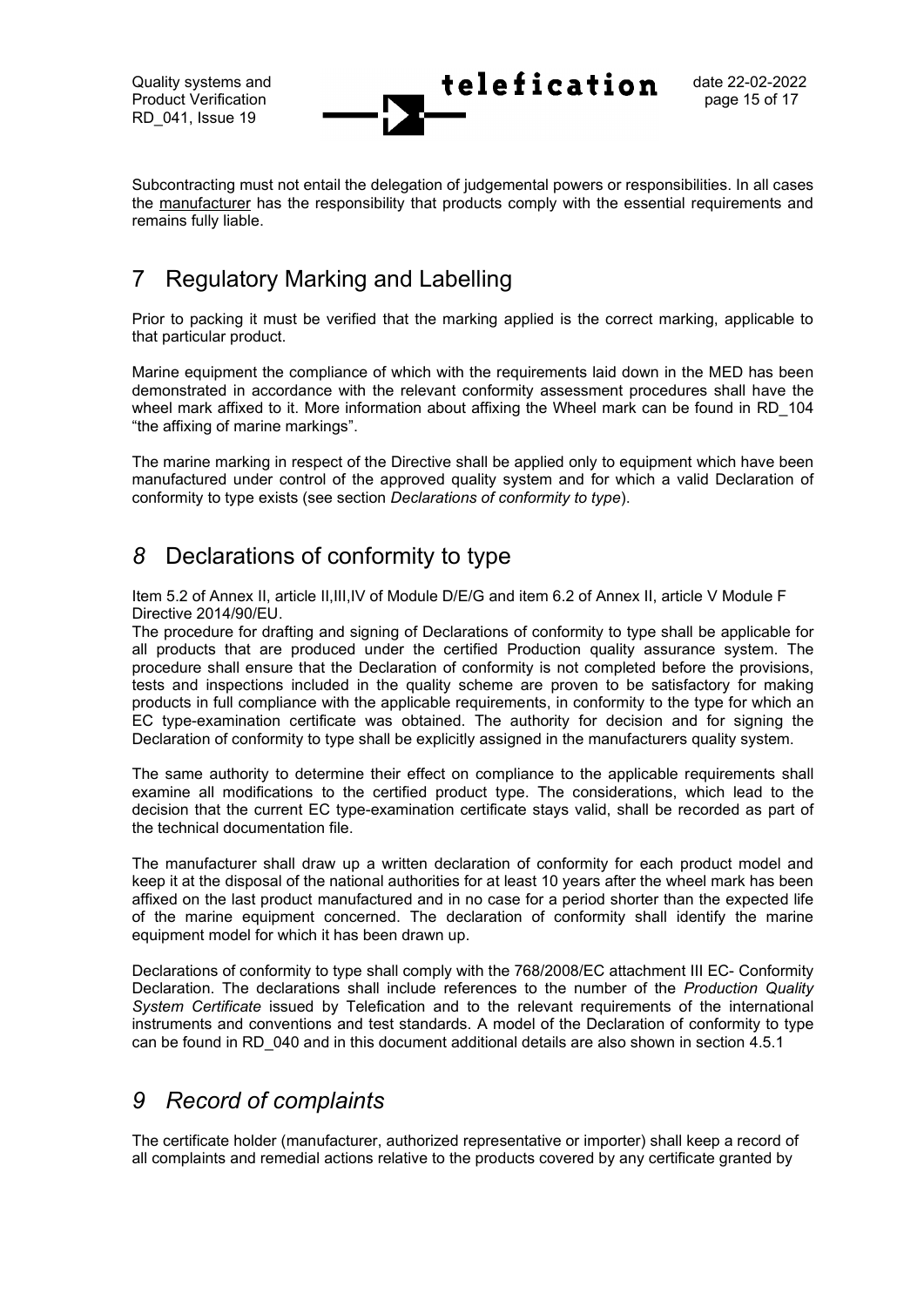Quality systems and  $\text{teleafication}$  date 22-02-2022 Product Verification **Product Verification page 16 of 17** RD\_041, Issue 19

Telefication and to make these records available to the certification body when requested. This record shall be part of the technical file. See also chapter 'The Technical File'.

In case such complaints and any deficiencies found in products or services that affect compliance with the requirements for certification, appropriate action should be taken. The certificate holder should document the actions.

# <span id="page-15-0"></span>*10* Communication with Telefication

Telefication shall be informed prior to any major amendment to the quality system of which the manufacturer may surmise that they will affect the approval of the Production quality system. Examples of major amendments are:

- new production locations;
- production development or type testing locations;
- organisation or management structure;
- basics of subcontracting:
- basics of testing:
- authority or criteria for signing Declarations of conformity to type.

The quality system shall incorporate the duties for establishing needs for informing Telefication and the responsibilities for communication with Telefication.

Pending on the changes, Telefication may impose an additional audit.

# <span id="page-15-1"></span>11 Quality system certification

### <span id="page-15-2"></span>11.1 The contract between the manufacturer and Telefication

Upon establishing compliance with the Directive requirements, Telefication will send a contract to the manufacturer. Contracts are valid without predefined time-limit, until:

- replaced by another contract between the same contracting partners, or;
- cancelled by one of the contracting partners.

After cancellation is announced the contract will terminate at the end of the second month following the date that the written announcement has been sent or received by Telefication, unless otherwise agreed.

#### <span id="page-15-3"></span>11.2 Application for modification

Modifications (e.g. adjustment of product groups or production/design locations) are handled as an addition to the original application. The manufacturer or his European representative may request for approval of such a modification, form RF\_300 must be completed.

Telefication performs an additional examination, only when an additional assessment is required. The need for this will depend on the nature of modification(s) and the existing experience from previously performed surveillance audits. Upon successful completion of the examination, the contract and the certificate will be updated.

#### <span id="page-15-4"></span>11.3 Surveillance audits

The purpose of the surveillance is to take sure that the manufacturer duly fulfils the obligations arising out of the approved quality system. The manufacturer shall, for assessment purposes, allow Telefication access to the manufacture, inspection, testing and storage sites, and shall provide it